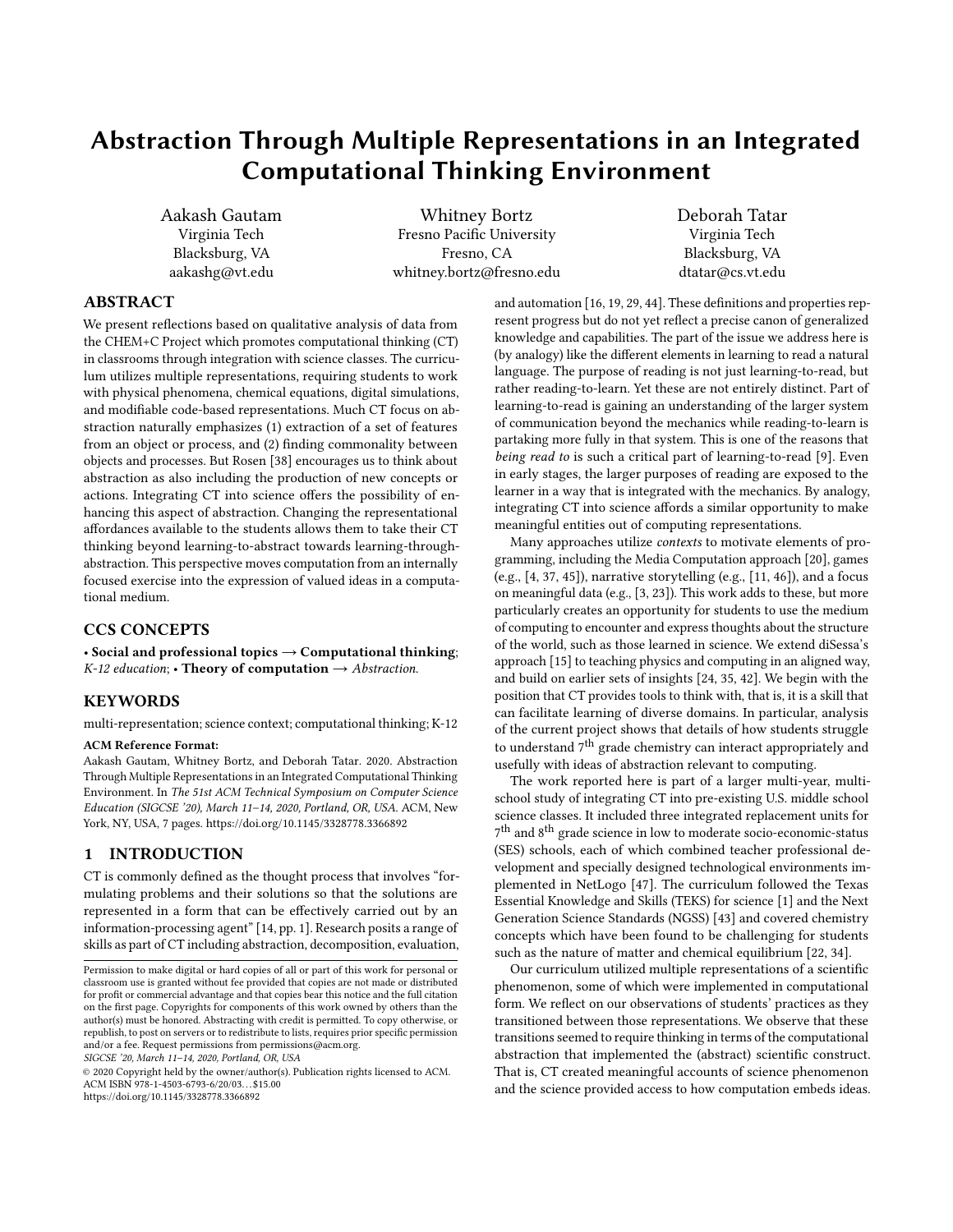In computing, teaching abstraction normally begins with the ideas of (1) extracting important features and ignoring unimportant ones, and (2) finding commonalities across contexts. Abstraction is thus presented as hierarchical. In contrast, from the first, abstraction in science requires students to move laterally across different representations of the concepts or actions — in this case, the chemical phenomena. Abstraction in computing too requires lateral movements such as in choosing representations and — at the core of computing — in using abstract data types, but these are typically presented only as advanced concepts. By using multiple representations in a science context (rather than in a stand-alone computing class), we make an advanced idea of computing more easily attainable. We argue for abstraction-based thought as a critical process towards learning, i.e., analogous to the way that being-read-to plays a role in the progression from learning-to-read to reading-to-learn. Thus, encounters with multiple representations indicate the path beyond learning-to-abstract towards deeper learning-through-abstraction.

## 2 RELATED WORK

Wing's influential paper [\[48\]](#page-6-25) brought wide attention to CT; however, the idea of learning computation and using it to learn other concepts pre-dates Wing's paper and includes influential work such as LOGO [\[35\]](#page-6-18) and varied systems influenced by it (e.g., [\[6,](#page-6-26) [13\]](#page-6-27)). In fact, the phrase "computational thinking" can be seen in Papert's 1980 book Mindstorms [\[35,](#page-6-18) pp. 182]. diSessa [\[15\]](#page-6-16), building on his experience of using the Boxer programming environment in Physics learning, argued for "computational literacy" which presents computation as an infrastructure to understand concepts in varied subject domains, including computation itself.

In recent years, there has been a significant movement to differentiate CT from computer science. One such move has been in trying to integrate practices of CT in other domains rather than it being isolated and under the purview of computer science (e.g., [\[5,](#page-6-28) [7,](#page-6-29) [16,](#page-6-3) [21,](#page-6-30) [31,](#page-6-31) [33,](#page-6-32) [36,](#page-6-33) [41,](#page-6-34) [44\]](#page-6-6)). There are pragmatic reasons for integrating CT with another domain such as science. These include lack of time and space in the curriculum, the importance of CT for a variety of life outcomes, and the importance of providing exposure to students who might not take a dedicated class. There are also theoretical, learning-based reasons to integrate CT. Several vital science learning practices such as representational competence [\[28\]](#page-6-35), problem identification, solution design and verification [\[17,](#page-6-36) [26\]](#page-6-37), and use of models in deepening understanding [\[12\]](#page-6-38) also appear to be important components of CT [\[19,](#page-6-4) [44,](#page-6-6) [49\]](#page-6-39).

Abstraction is central in all these definitions and practices of CT. This can be heard in Wing's claim that "abstractions are the 'mental' tools of computing" [\[49,](#page-6-39) pp. 3718]. Weintrop et al. [\[44\]](#page-6-6), based on empirical data, propose a taxonomy defining CT in science and mathematics that includes modeling and abstraction. Similarly, Lee et al. [\[29\]](#page-6-5) propose CT as the use of abstraction, automation, and analysis to solve problems in domains such as robotics and game design. Likewise, in developing CT modules for training pre-service K-12 teachers, Yadav et al. [\[51\]](#page-6-40) presented abstraction as one of the "five basic CT concepts". Similarly, in science learning, abstraction has been found to help in problem-solving [\[26\]](#page-6-37) and transfer [\[32\]](#page-6-41).

Despite abstraction being held in common across science and CT, the relationship between abstraction in science and CT remains underspecified and perhaps even avoided. Weintrop et al. [\[44\]](#page-6-6) reserve the word "abstraction" in the particular context of "Creating Computational Abstractions", which appear as a sub-component of the high-level category "Computational Problem Solving Practices". Cuny et al. [\[14\]](#page-6-2) and Weintrop et al.'s [\[44\]](#page-6-6) ideas are mutually reinforcing: the high-level definition of CT is to formulate a problem in a way that solutions can be carried out by an information-processing agent and computational abstractions are defined as precisely those things that can solve the problem. But Weintrop et al. [\[44\]](#page-6-6) sidestep using the word when many scientists would, as a component of "modeling and simulation practices", particularly under "Using computational models to understand a concept."

To unpack this, consider abstraction more generally. Rosen [\[38\]](#page-6-0) defines abstraction as a "mental process in which new ideas or conceptions are formed by considering several objects or ideas and omitting the features that distinguish them". He highlights three major aspects of abstraction: (1) Extracting a set of features from an object or process while ignoring other features of those objects or processes, (2) Finding commonality between objects or processes encountered through different contexts and transcending those contexts, and (3) Resulting in new concepts or actions.

Most focus on abstraction in CT has been on the first two aspects of abstraction i.e., ignoring the details and finding commonalities [\[49\]](#page-6-39). These are what Weintrop et al. [\[44\]](#page-6-6) mean when they locate "creating computational abstractions" as a sub-component of "computational problem solving practices". Abstraction in computing includes "data abstraction", which supports expressing how a computer scientist wants to use data, and "procedural abstraction", which supports hierarchical composition of what the computer scientist wants the computer to "do". Both require extracting meaningful features at any given level of abstraction and leaving the underlying details below that level.

An example is that we devise computers to create a correspondence between a certain concrete, electronic state and the binary number "01000001"; we then form a programming structure that allows us to see "01000001" as the decimal number "065" and then we create a layer of abstraction in which, if "065" is used in a text, it appears as "A". Each hierarchical layer of abstraction is more removed from the concrete machine and more tied to human purposes, yet each is deemed to signify "A" in some form.

An equal, if not more, important skill is to use such understanding to formulate new concepts i.e. abstract laterally. Continuing the "A" and "065" example, the learner could (and does) build laterally on the differences between the two layers to acquire the concept of data types ("A" is a character and "065" is an integer) and use this new concept in computer programs. The reification of a new concept outside the implemented hierarchy corresponds to Rosen's third kind of abstraction. Here, abstraction is used to learn a concept. This is an advanced element of CT, but it is a focal essence of science learning. For example, Kozma [\[27\]](#page-6-42) differentiates between experts and novices by the fluidity in which they connect multiple representations to construct meaning. In chemistry, students strive to understand chemical formulas that can only be understood with lateral movements to references of abstract entities such as atomic structures, stable energy states, and conservation of matter. When we integrate CT into chemistry learning, we should not lose sight of the importance and difficulty of these concepts.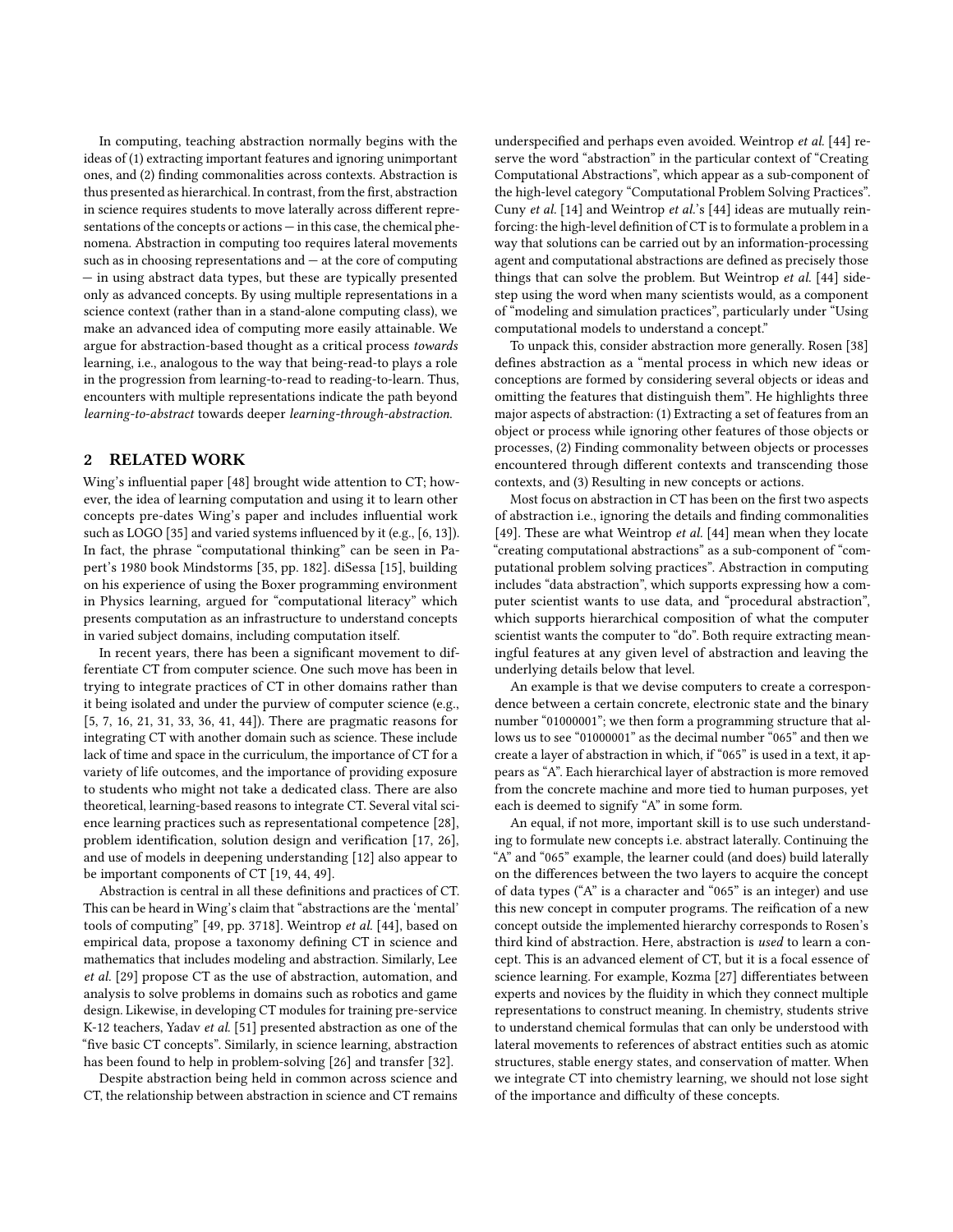However, it is not clear how curricular activities can be designed in an integrated classroom setting such that they support teachers and students learning and using abstraction. We start with simpler, more pragmatic reflections related to student experience and achievement of drawing upon abstraction-based thoughts to deepen their understanding when they encounter multiple representations afforded by our integrated CT and science curriculum.

## 3 STUDY CONTEXT

Our intervention included curriculum, technology, and teacher participation and preparation. We presented a multi-representation system that used (1) physical, macroscopic phenomena along with (2) standard scientific representations of microscopic phenomena, (3) macroscopic and microscopic phenomena in relation to one another as shown through animated, modifiable simulations, and (4) modifiable code-based representations. The computing environments had two faces. The first allowed students to experience and investigate a relevant scientific situation through an animated simulation with interactors (sliders, buttons) and instruments (readouts, graphs). The second supported students to explore and change the simulation by reading and revising the code model.

The teacher initially knew little about CT and had participated in two sessions each of week-long professional development training that introduced concepts of CT, NetLogo, and walked her through student experience. Teacher materials included a scope and sequence document for the Computational-Chemistry Task (CCT or replacement unit) that specified the standards addressed, provided a "driving science question", a "driving CT question" and identified related skills [\[8\]](#page-6-43). Interaction with the CCT was supported by a number of student materials such as their drawings interpreting the simulation, a structured design critique document, and a code planning document. The data presented here is from the third CCT (CCT3); the first two CCTs had been taught six months earlier.

### 3.1 CCT3: The Natural Carbon Cycle

The natural carbon cycle was modeled in the context of macroelements in the environment. The default view shows only the macro-phenomena, but students may choose to "show" the microelements which was hugely magnified and overlaid on the view (see Figure [1\)](#page-3-0). They experienced the simulation first with only macroelements before bringing the micro-elements into view. The code modeled photosynthesis and cellular respiration.

The objective was to help students see how chemical processes that they had learned previously (e.g. photosynthesis) took place in context, as a system. Looking at the carbon cycle as a system that could be modeled was hypothesized as beneficial to CT because it encouraged students to think about systems in a comprehensive way that included feedback and because it invited discussion and argumentation about the nature of models [\[8,](#page-6-43) [30,](#page-6-44) [44\]](#page-6-6). The teacher was encouraged to engage students in discussions about, for example, what aspects of the model in the simulation were accurate or not accurate and scientifically important or unimportant. These discussions were hypothesized to help students gain access to the kind of abstraction necessary to create models.

Students could also gain additional perspectives by looking at the code that implemented the system. They did this after significant, semi-structured exploration of the simulation. Simulations and code ran in their browsers on Chromebooks in a slightly modified version of NetLogo [\[47\]](#page-6-20), an agent-based programming environment. Normally, students encounter NetLogo starting with simpler programs and learn the structure of the code gradually; however, our desire to prioritize science at the edge of student learning led us to provide a more complex simulation and code from the beginning. We scaffolded students' focus on parts of code. They were asked to look at the code in CCT3 from two perspectives: as investigators of the model and simulation via reading the code and as changers of the model and simulation via writing new code.

### 3.2 Participants

Twenty-one 7<sup>th</sup> grade students in honors science participated in this part of the study during five 50-minute classes. Demographic data were provided on a questionnaire by 20 students. 11 reported as male and 9 as female. Reported ethnicities were 12 white, 4 Hispanic or Latinx, and 4 of mixed race. When asked about prior experience with computing, 11 students reported none, 7 reported some, and 2 reported a lot. 18 students expected to earn an "A"; 2 expected to earn a "B". The students had worked on two CCTs earlier and were familiar with the tool. However, during the first day of CCT3, many struggled to recall operational aspects of the system and such concepts as "turtles" covered previously.

### 3.3 Data Sources and Analysis

Data collected include pre/post assessments, student artifacts, logs, and video recordings. The recorded classroom videos provided details about how students used the simulation and model, and the ensuing discussion when they encountered different representations. The first two authors transcribed the videos using Transana [\[50\]](#page-6-45), capturing details of students' actions and interactions with the instructor, classmates, and the researcher (e.g., interventions). We supplemented the video data with the students' written responses.

Following Saldaña [\[39\]](#page-6-46), the three authors discussed observable actions in the videos and identified critical incidents of learning in the transcripts. These were then discussed in multiple meetings to identify salient practices. They were further triangulated with students' written responses. This paper reports on several critical incidents that exemplify students' applications of abstraction while working with multiple representations.

## 4 FINDINGS

We noticed several student practices that, when coded and reflected over, pointed towards students formulating abstract scientific thinking. The representations presented through the curriculum among macro and micro-levels. In the particular data reported here, they involved thinking through the meaning of sequential instructions, conditions, and different kinds of models.

#### 4.1 Limitation in Science Representation

In the pre-assessment, we asked students if the chemical equation: " $H_2 + O_2 = H_2O$ " was balanced. 11 out of the 19 who submitted their pre-assessment response correctly said that the equation was not balanced mentioning concepts of conservation of matter. However, 8 of the 11 struggled to balance the equation correctly with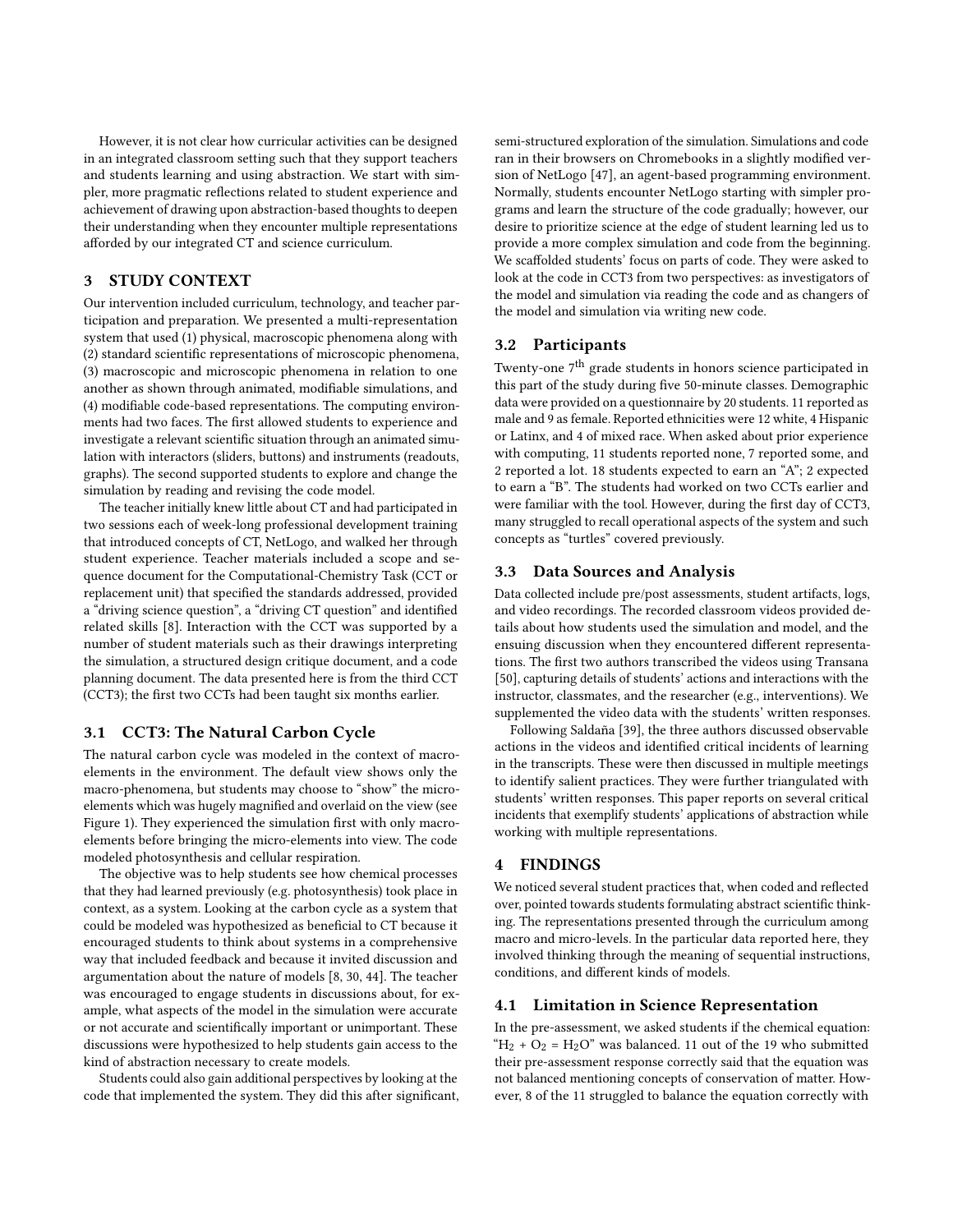<span id="page-3-0"></span>

Figure 1: The interface and simulation showing magnified microscopic elements overlaid on the macroscopic phenomenon

responses such as "because it says  $H_2 + O_2 = H_2O$  that would =  $H_2O_2$ " and "The chemical equation is showing  $H_2 + O_2 = H_2O$ when it should be  $H_2 + O = H_2O$ ".

These answers show that there were gaps in students' knowledge and skills. Rote memorization of the idea that H and O cannot exist as single atoms could lead students to seek the right answer from an algebraic, distributive point of view; however, deeper answers lie in the way the chemical formula refers to important abstractions in chemistry such as the idea of a chemical equation. A chemical equation is a symbolic representation of abstract ideas about atoms, molecules and stable energetic states, and summarizes the process without being explicit [\[25\]](#page-6-47). This kind of lateral abstraction with implicit assumptions make it hard for students to use such symbolic representation and connect it to their understanding of the principle of conservation of matter.

## 4.2 Encountering Science by Pulling Meaning from the Code

In contrast, computational representations such as codes have to be more explicit and thus can afford opportunities to students to connect their understanding with the representation. In our project, the students encountered multiple representations and were frequently asked to translate between those representations, drawing meaning from one and applying to another. One such encounter occurred when the instructor conducted a discussion about photosynthesis that culminated with her writing the reactants ( $H_2O$  and  $CO_2$ ) and the products ( $C_6H_{12}O_6$ , and  $O_2$ ) on the whiteboard. Reactants were connected to products via an arrow ; however, the formula was not balanced. She then asked students to work in groups to study the code-based model that simulated photosynthesis.

The students read a snippet of the code which was a function that modeled photosynthesis, a micro-level process. The code did multiple things in a lateral rather than a hierarchical relationship to one another, folding together the chemical formula, knowledge about stable energy states, and conservation of matter. It modified several properties of plants that represent the reactants in a photosynthesis reaction (water, carbon dioxide, and energy), and the

product (glucose and oxygen). The instructor asked the students to discuss in groups (of 2 to 4), write what they think was happening in the code, and eventually write the balanced chemical equation for photosynthesis. To complete the task, the students had to translate between representations which required understanding the abstractions involved in both the chemical equations and the code.

Reflecting on two group's discussions, we see how each "pulled science meaning out of the code". Group 1 immediately identified that the code models photosynthesis (first remarked by S3) and drew upon their science understanding to decipher the code, noting that it means "photosynthesis":

S21: So, if plant water level is greater than or equal to six and plant carbon dioxide level is greater than or equal to six and plant energy level is greater than equal to 1 so, umm, what does that mean?

- S3: Photosynthesis
- S21: Or things, if all that [conditions mentioned in the code] are right then photosynthesis happens. Like all 3 [conditions] are what they are supposed to be
- S3: Yeah, if you have the right amount of everything then really six oxygen are released I guess
- S21: Then photosynthesis will happen or if this [the condition] is right then oxygen hatches
- S3: Yeah. So, if you have the right amount of carbon dioxide, plant energy, and water, release six oxygen molecules

The phrase "release six oxygen" implied that there is a physical location, as in the macroscopic representation of plants, from which the microscopic entities emanate. This exemplifies the parallel they draw between their scientific knowledge and the code. By drawing parallels between their prior science knowledge and the code snippet, they were able to see the code as embodying the science.

In contrast, Group 2 did not initially see the connection between the code and the science concept. They struggled and required the instructor's help in disambiguation:

S15: To photosynthesize plant water level greater than or equal to six and plant carbon dioxide level is greater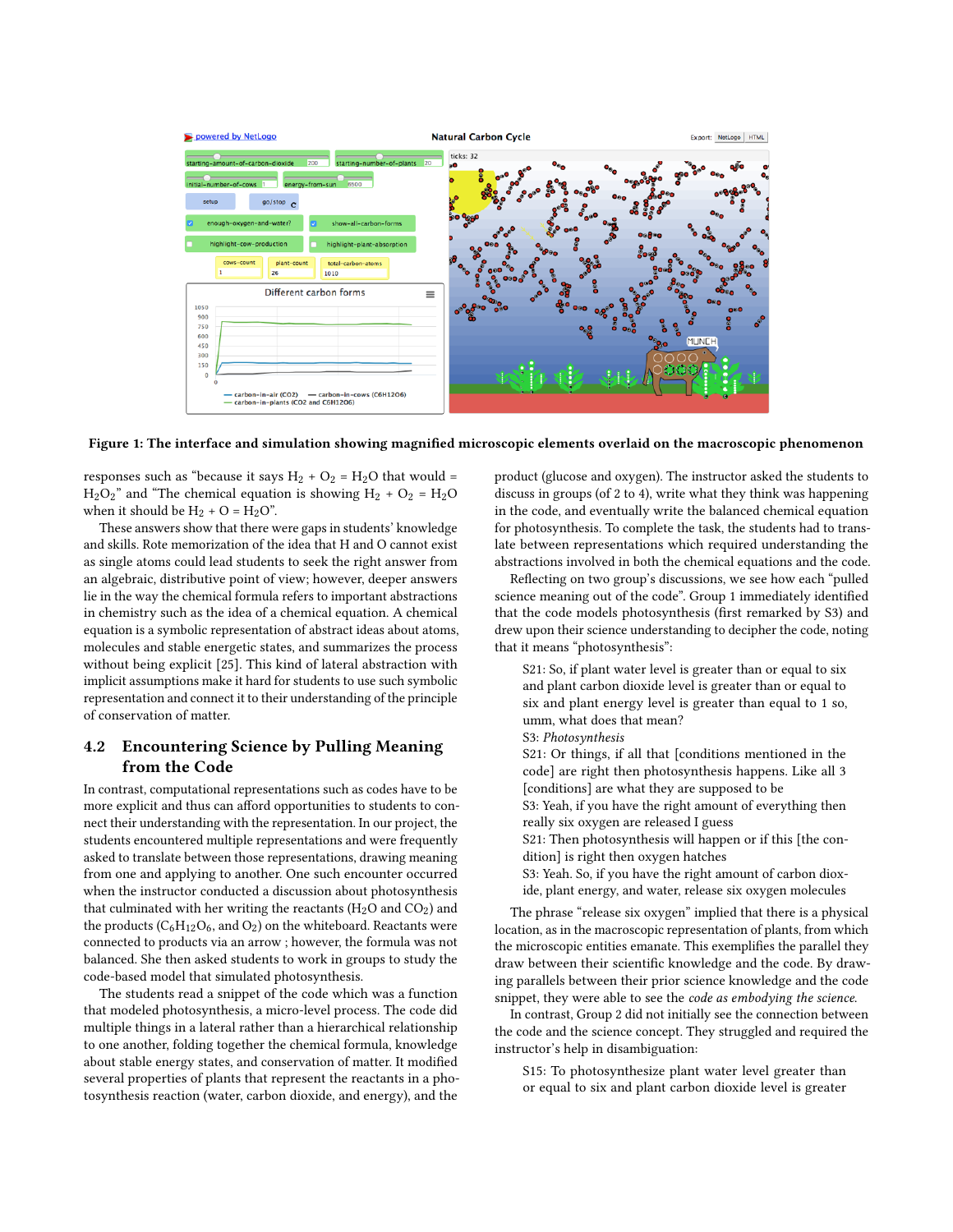<span id="page-4-0"></span>

| Code statement                    | Group 2's explanation        |
|-----------------------------------|------------------------------|
| if plant-water-level $>= 6$ and   | If this is true this happens |
| plant-carbon-dioxide-level >= 6   | [curly braces indicating]    |
| and plant-energy-level >= 1       | the lower part of the code]  |
| hatch-oxygen 6                    | creat [create] oxygen 6      |
| set size 0                        | not visible; not seable      |
|                                   | [seeable in] real life       |
| set heading 0 - random 10         | molecule float to top        |
| set ycor $ycor + 1 + random size$ | where it happens has to do   |
|                                   | with height; lets the oxygen |
|                                   | move around on its own       |
| set plant-glucose-level           |                              |
| plant-glucose-level + 1           | adds stored glucose          |
| set plant-water-level             |                              |
| $plant-water-level - 6$           | takes water from plant       |
| set plant-carbon-dioxide-level    | takes carbon dioxide         |
| plant-carbon-dioxide-level - 6    | from plant                   |
| set plant-energy-level            |                              |
| plant-energy-level - 1            | takes energy from plant      |

than ... So, that's telling you that if the plant water level or plant carbon dioxide level is greater than or equal to six and plant energy level is greater than or equal to one that would happen [pointing to the lower part of the code] S14: Write that down

S15: Hatch oxygen six. Umm, so, what should we do. If this [the conditions on the top] is true, then this happens. Do you guys agree?

S2: What does it say?

S14: Ok, hatch oxygen six [reads rest of the code]

S14: This does not make sense, this one is not like this one at all.

S15: Because they are different things

I: Listen y'all, if it says hatch oxygen, what do you think it means to hatch?

S2: There are oxygens

I: Yeah, it's just letting it out, it's just creating it. So then you would say, create six oxygen.

Group 2's effort was placed on understanding the code as it is – symbols that "did not make sense". They struggled to understand statements like "hatch oxygen 6", which neither groups had previously encountered. Through inquiry and the instructor's scaffold, they understood the symbols and sequentially worked on the code, tying parts of the code to the science concept that the instructor had suggested. Their attempt reflected in what they wrote next to each line of code in their later response (Table [1\)](#page-4-0). Here, students dealt with the code statement-by-statement, drawing upon parts of their science knowledge to understand and explain bits of the encountered code. Unlike Group 1, they did not see the code as a single unit but were able to grasp parts of the reaction through the code. The code-based model helped the students understand the implicit aspects of the chemical reaction. Their discussion also pushed them to explore how variables were used to define properties of the plants and the overall processes.

As the students progressed through the activity, they built upon their understanding. They delved deeper into the meaning of the last four lines of code. In particular, when a group encountered the code "set plant-water-level plant-water-level  $-6$ ", the students moved beyond saying that "the water level is minus six" to "water level goes down six" or "takes water from plant", and to conclude that it is "because we are talking about, like, the photosynthesis process and then it [the code snippet] says if the plant water level is greater than or equal to six". These students moved from understanding local meaning based on the context where they encountered the representation to abstracting it to a higher-level concept where they forgo the specificity, merge it with the concept(s) obtained from other representations (chemical equation and prior science knowledge in this case), and reinforce their understanding of the phenomenon. Several groups took longer to get to this idea, but were eventually brought closer to understanding through the teacher's efforts in the whole class discussion:

I: ... set plant water level plant water level minus six. S2,

what do you think that means?

S16: You subtract six

I: Because in reaction, how many did we use?

S16 (and some others): Six

I: Six. So, just like in normal chemical reaction these six waters are gone because they have now created a new substance. So, the plant loses those water molecules. The chemical reaction has taken place and it doesn't have those water molecules anymore because of the fact that we have our products, our reactants are gone, ok? This is important because, one, in the real science world that is true because you wouldn't have those six  $H_2Os$ , you wouldn't have those six  $CO<sub>2</sub>$  anymore because we have new substances, ok? And this is important in the program because it stops the plants from just continuously going through photosynthesis. It is saying that plants now need to gain six more  $H_2O$  molecules and six more  $CO_2$  molecules and one radiant energy in order for photosynthesis to take place.

S16's response was limited to their understanding of the code and to the context (the code snippet) in which they encountered it. They may not have yet grasped that the "subtract six" implied the reactants being used in the chemical reaction. By discussing the commonalities between "normal chemical reaction" and the code, the instructor pushed students towards higher-level abstract thinking. By further discussing how part of the code snippet conveyed relevant information in seemingly two different representations - "the real science world" and "the program" - she pushed the students up the ladder of abstraction [\[40\]](#page-6-48) where scientists, including chemists and computer scientists, generally revel [\[28\]](#page-6-35).

## 4.3 Encountering CT by Pulling Meaning from the Science

Students encountered and interpreted sequentiality and branching without apparent difficulty. For example, both the above groups successfully interpreted conditionals in the form of "if-then" statements and the logic inherent in the "and" statements by drawing upon their understanding of the science, as we heard in S15's comment.

Students were also beginning to learn about procedural abstraction, at least to the extent of understanding blocks of code within the procedure. This occurred once in relation to the sequence of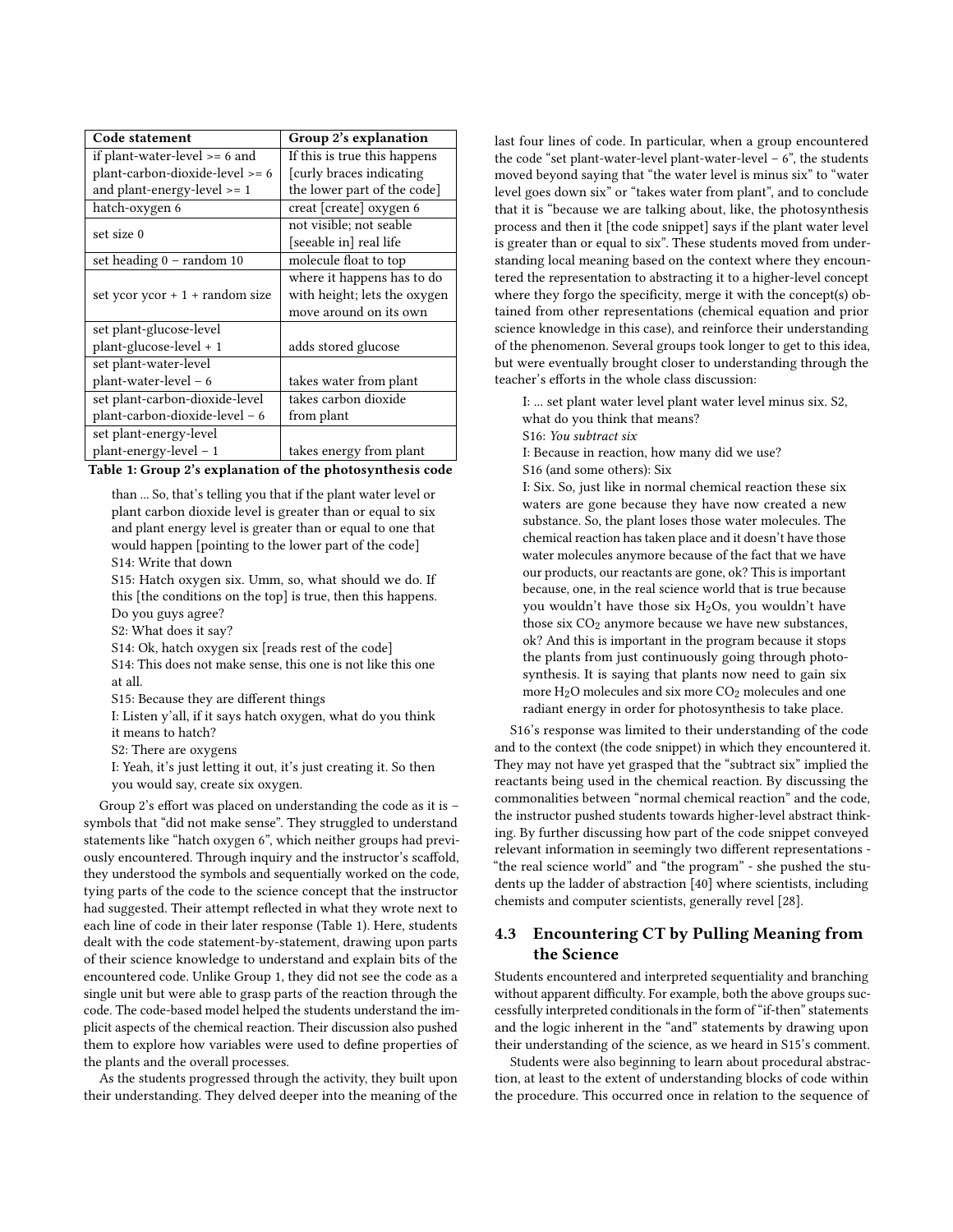"and" and again with respect to setting the values for the newly "hatched" oxygen objects. While discussing with Group 2, the instructor asked about the block of code within "hatch oxygen". Later, she went on to ask the entire class why the plant water level goes down, hinting at data abstraction by building on the students' existing knowledge that photosynthesis happens in plants. In the discussion that ensued, the code afforded opportunities to the instructor to highlight the differences between computational and science models. In a computer model, unlike a science one, we must subtract water explicitly so that it "stops the plants from just continuously going through photosynthesis".

## 5 DISCUSSION AND CONCLUSION

We presented a series of activities aimed to help students learn CT and science through integration. Students dealt with multiple representations through abstraction-based thought that allowed them to pull meaningful information from those representational forms to deepen understanding.

When Group 1 pulled meaning out of the photosynthesize code, they implicitly "agreed" to the assumptions in the code because they saw the parallels and could consolidate their understanding of the science and the code statements. Thus, "plant-water-level" and "plant-carbon-dioxide-level" became meaningful entities for them. Since the students could "see" those lines of code as photosynthesis i.e. Rosen's second aspect of abstraction, they were able to reify their understanding to conceive one entity (code statements) as processes and re-conceive those as objects at a higher level.

When the other group encountered the statement "set plantwater-level plant-water-level  $-6$ ", it did not run parallel to their understanding of the science. Chemical equations, which they were familiar with, implicitly mention such transformation whereas the code had to mention it explicitly. This difference caused the students to struggle to consolidate their understanding which led them to discuss, explore, and eventually see the similarity between the code statement and the chemical equation. We saw students move from a lower-level idea of the code representing "subtract six" to a higher-level concept of it representing the fact that to form a glucose molecule we need six water molecules. The differences in what is explicit and implicit, and how they are expressed in different representations meant that the students had to work to reconcile them and then to see them as mutually constitutive i.e. build towards the third aspect of abstraction that Rosen [\[38\]](#page-6-0) posits.

Our study involved 21 students from an honors science class which is not representative of the population. We focused on critical incidents from the classroom and do not present summative performance analysis. Despite these limitations, our findings strengthen our belief in the value of integrating CT in the science curriculum, allowing us to present multiple representations in context. Reflecting on the intervention, the following aspects of our intervention helped encourage abstraction-based thoughts in the integrated CT and science environment:

• Present multiple representations in context: The varied representational choices encouraged students to think about what is being represented and how they can be represented in multiple forms. The computational medium afforded variation. This provided opportunities for students to see that phenomena can

be expressed in multiple ways and then use abstraction-based thoughts while transitioning between those representations.

- Follow pedagogical goals while making representational choices: The photosynthesize code emphasized precisely the pedagogical point that the instructor wanted to make rather than being a more scientifically extensible model. With the instructor's scaffolds, students were able to extract key features, generalize between the multiple representations, and build new concepts.
- Order the encounter with the representations: Encountering the simulation before the code helped when they encountered the code model. The lack of experience with the macro representation has been identified as a problem in literature [\[18\]](#page-6-49). Their earlier encounter with the macroscopic representation helped in understanding newer code representation. We argue, along with earlier research [\[2\]](#page-6-50), that the order of representations is critical in facilitating students to abstract and deepen their understanding.
- Ensure cross-representational coherence: The students could see photosynthesis being simulated, the whiteboard had a chemical equation representing photosynthesis (albeit unbalanced), and the code formulated the process of photosynthesis explicitly. The coherency facilitated in movement across these representations, encouraging the students to see the similarities and differences and pull meaning from one to understand the other.
- Allow friction during encounters with representations: In Group 2's discussion, we see that friction arose due to the difference in what was explicit and implicit in the representations that they encountered. The friction encouraged them to explore different ways of looking at the representations, revisit their understanding of the domain and draw upon it to understand the new representation, and negotiate the elements with one another.

A focus in scientific abstraction is on lateral relationships, as we saw with the case of chemical equations and the assumptions they hold. The notion of abstraction in computing starts with hierarchies of data and procedures. Ultimately, all three aspects of abstraction are important. Places in the curriculum where they align offer important learning and teaching opportunities.

Looking to the future, finding such places will be an on-going challenge. In particular, scientific abstraction may pull for different kinds of pedagogical design than computational ones. From a CT point of view, we want students to be able to see a set of code as being part of a single unit, as Group 1 did. This is a practice of procedural abstraction, involving Rosen's first two elements [\[38\]](#page-6-0). It is aligned with CT practices such as modularizing and reusing existing code [\[10\]](#page-6-51). But focus on this does not necessarily create encounters with lateral abstractions. Seeing the code as a single unit of the process does not by itself cultivate speculation about such abstractions in the chemical equation as the stability of energy states. While we see this approach as promising and important, more research must help us understand the theoretical and practical prospects and limitations in the depth of abstraction practices in an integrated environment.

### ACKNOWLEDGMENTS

We wish to thank Ayaan Kazerouni, Kemper Lipscomb, and the teachers who participated in the project. This work was supported by National Science Foundation Grant #1543022.